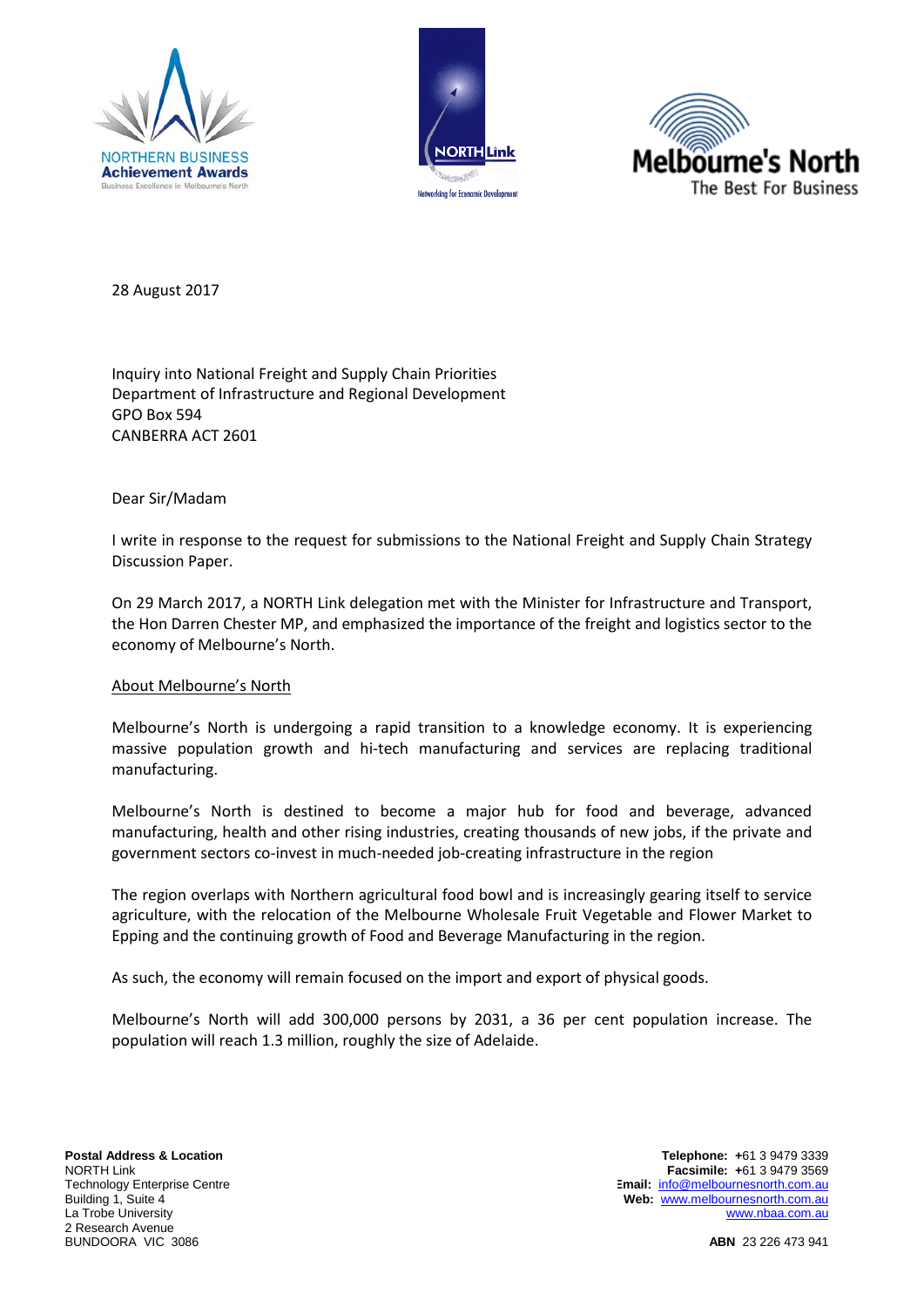## About NORTH Link

NORTH Link is a regional partnership of industry, education and government established in 1995. NORTH Link operates a business network and regional economic development advocacy group representing Melbourne's northern region comprising local Councils, local tertiary education institutions and industry (eg. Melbourne Airport, Northern Hospital, Plenty Valley Community Health, Melbourne Market Authority etc.), including a stakeholder base of 5,000 large businesses and SMEs.

Our aims are to ensure that Melbourne's North achieves sustainable GDP growth at least equal to that of the rest of Melbourne and Australia.

NORTH Link was established to provide:

- Sustainable regional economic growth and employment
- Regional advocacy for infrastructure and investment attraction
- Regional marketing and promotional materials and activities
- Regional economic and industry research
- Capability building assistance to industry to improve business productivity and exporting capability

### About Northern Horizons

Representing a comprehensive regional analysis of future infrastructure requirements for the next 50 years, *Northern Horizons (2014)* quantified the current level of social, transport, utility, economic and environmental infrastructure provision and performance that informed the identification of short (to 2021), medium (to 2033) and long term (beyond 2034) priority infrastructure programs and projects for Melbourne's North.

The *Northern Horizons Update (2016)* report, which succeeds the original 2014 *Northern Horizons - 50 Year Infrastructure Strategy for Melbourne's North*, was commissioned by key Northern Councils, tertiary education institutions, the Northern Melbourne RDA and NORTH Link.

It urges job-creating infrastructure to help new industries fill the gap in the job market created by the closure of Ford's car assembly plant and the general decline of traditional manufacturing, as well as to service a region that will approach the size of Adelaide<sup>[1](#page-1-0)</sup> over the next 15 years. Opportunities include the relocation of the Melbourne Wholesale Fruit Vegetable and Flower Market to Epping and the growth of Melbourne Airport.

The report outlines the urgent infrastructure investment needed that is critical to job-creation in the region. Key projects include:

- completion of the North-East Link (route to be determined)
- developing a Food and Beverage Industry Park adjacent to the Melbourne Wholesale Fruit Vegetable and Flower Market
- ensuring access to high speed broadband to business and industry across the region.

The conclusion of passenger motor vehicle assembly at Ford highlights the need to focus on jobs, with infrastructure as a key driver.

<span id="page-1-0"></span><sup>&</sup>lt;sup>1</sup> The South Australia [projections](http://www.dpti.sa.gov.au/__data/assets/excel_doc/0011/253379/Statistical_Local_Area_Projections_2011_2031.xls) estimate the 'Total Adelaide SD' area to have a population of 1,206,156 in 2011 and reach 1,438,477 by 2031[. VIF 2016](http://www.delwp.vic.gov.au/__data/assets/excel_doc/0006/342474/LGAs_VIFSAs_ERP_5yr_age_sex_2011_2031_VIF2016.xlsx) estimates Melbourne's North to have 853,083 in 2011 and reach 1,310,279 by 2031.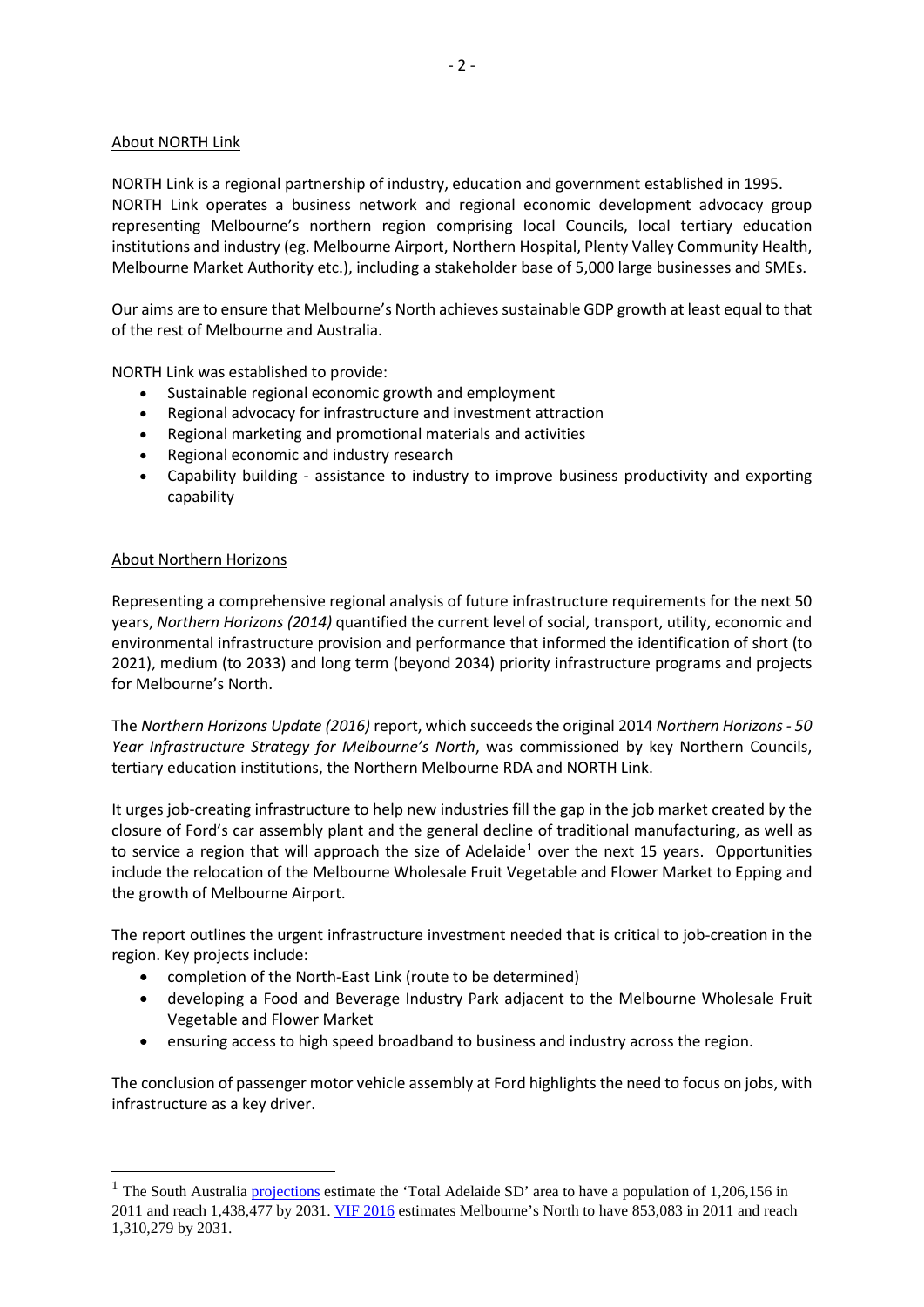Melbourne's North is also dealing with unprecedented population growth, with recent government data showing that it will become home to more than 300,000 additional residents by 2031, approaching Adelaide in size – this is an opportunity and a challenge. There is, therefore, an urgent need for major initiatives and the removal of blockages to create local jobs for our new and existing residents. The fast tracking of infrastructure investment to address current and future needs and drive economic benefits, productivity and jobs growth is critical to the region's future.

The urgent and acute need for both public and private investment in Melbourne's North is underpinned by a capital stock deficiency of 20 per cent. For Melbourne's North in 2014, construction capital installed was \$43,000 per capita (2012-13 prices) as opposed to \$54,000 for the rest of Melbourne<sup>[2](#page-2-0)</sup>.

Other projects identified included the need for improvement and/or construction of:

- Somerton Intermodal Freight Terminal
- Beveridge Intermodal Freight Terminal
- E6 Arterial Road
- Outer Metropolitan Ring Road
- Necessary upgrades to Melbourne Airport to meet passenger growth including a Third Runway

# Freight as an economic driver in Melbourne's North and beyond

Freight and logistics is a growing economic facilitator and driver in Melbourne's North. Employment in this sector has risen from 22,600 in 2005 to 37,000 in 2015, a 64 per cent increase over the decade.

**Melbourne Airport** is now the premier freight airport in Australia, carrying 30 per cent of Australia's air freight.

Up to \$10 billion worth of infrastructure investment will occur at Melbourne Airport over the next 20 years, including a new East-West runway and an extension of the current East-West runway.

In response, the transport and logistics industry has clustered around the airport in a precinct that generates direct employment of over 20,000. Toll Transport and TNT, among others, have recently built state-of-the-art logistics facilities within the airport grounds.

The **Melbourne Wholesale Fruit, Vegetable and Flower Market**, opened in 2016, was relocated to Melbourne's North in recognition of the fact that around 80 per cent of produce inbound to Melbourne passes through Melbourne's North.

The Market provides the critical link between growers, wholesalers, retailers and the fresh produce supply chain.

More than 4,000 businesses use the Market as a base, buying and selling fresh produce in the early hours of the morning for distribution across Victoria and Australia.

Over 1,800 individual fruit and vegetable buyers, representing independent greengrocers, supermarkets, restaurants and food processors, source their produce direct from the Market. Many more receive deliveries and consignments from the Market.

<u>.</u>

<span id="page-2-0"></span><sup>2</sup> The Future Workforce: Melbourne's North – NORTH Link, 2015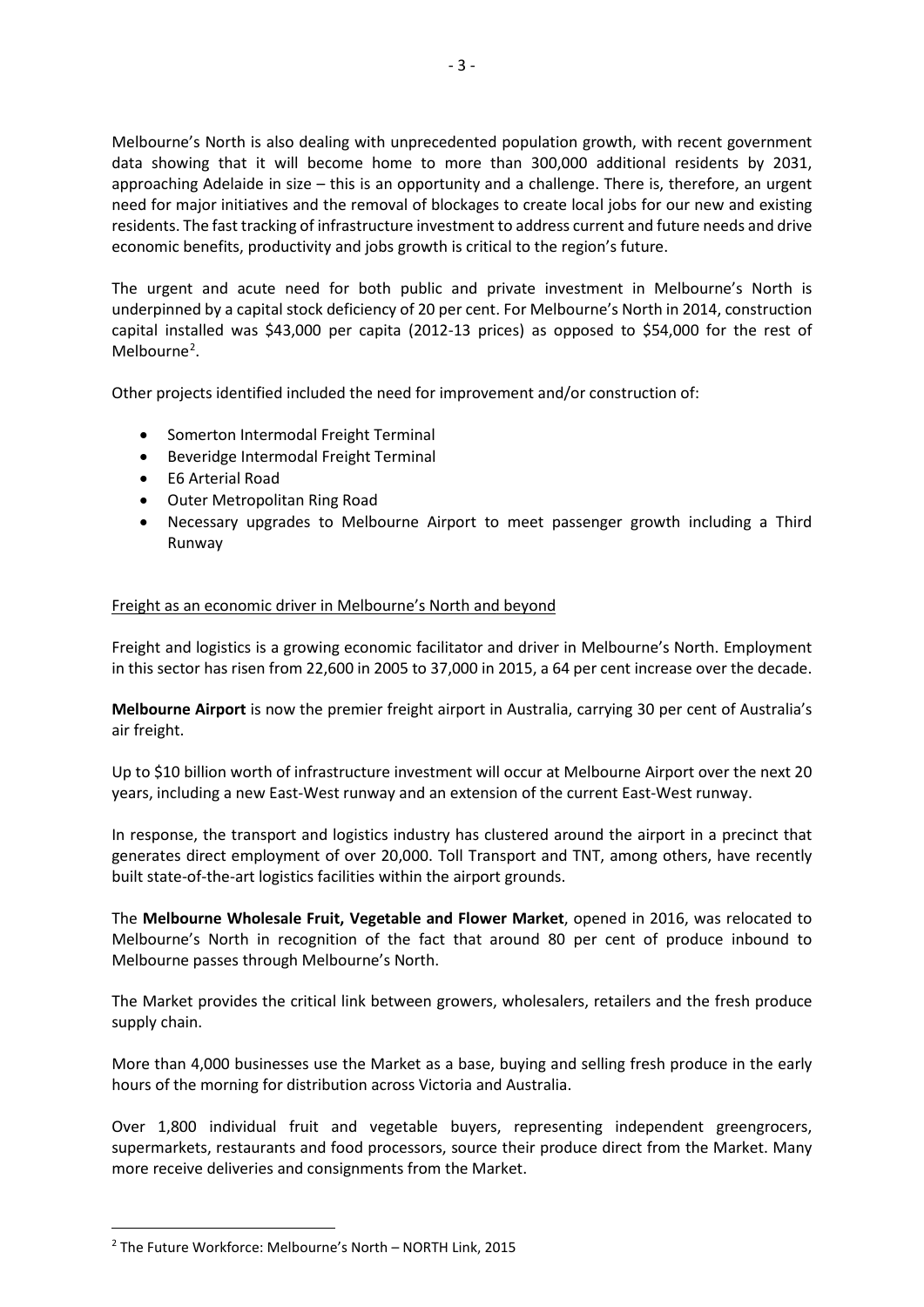Up to 120,000 square metres of warehousing space provides for the integration of supply chain logistics within the Market itself, and is the largest warehousing precinct of any central market in Australia.

NORTH Link supports developing a **Food and Beverage Industry Park** on vacant land adjacent to the Melbourne Wholesale Fruit and Vegetable and Flower Market. The Food and Beverage Growth Plan – Melbourne's North (2014) identified the potential of the North's more than 400 food and beverage manufacturers to double output and add 7,000 jobs over the next decade and a Food and Beverage Industry Park will accommodate this growth, incorporating manufacturing, distribution, research and development facilities.

The **North East Link**, supported by both Commonwealth and State Governments, will be a freeway connection for 100,000 vehicles a day, taking long haul trucks off local streets and reducing congestion in Melbourne's northern suburbs. This includes over 2,000 trucks travelling to and from Melbourne's East and South East to the new Melbourne Wholesale Fruit, Vegetable and Flower Market, as well as providing greater freight access to Melbourne Airport and the Port of Melbourne.

Infrastructure Victoria's 30 Year Draft Infrastructure Strategy states that the North East Link provides accessibility through some of the most congested parts of the road network and improves access to major employment centres.

Just as Australia's freight task will double over the next two decades, so will that of the **Port of Melbourne**.

In recognition of this, and the need to reduce truck congestion, Commonwealth and Victorian Ministers Darren Chester and Luke Donnellan announced on 20 August 2017 that

*The Australian and Victorian Governments are investing in projects to take trucks off local roads and connect the Port of Melbourne to major freight hubs using the existing rail network. Expressions of interest will soon to be sought to deliver a series of rail freight 'shuttle' initiatives on the existing rail network by connecting the port to major freight hubs and businesses.*

Minister Chester indicated that "The Australian Government's free trade agreements are seeing a boom in exports, which has led to trucks taking more produce and freight to the ports. This project will provide the ability to shift larger volumes of freight via rail compared to trucks, and reduce congestion on our roads… the freight and logistics industry had identified rail's potential to reduce transport costs by about 10 per cent, with the proposal potentially improving Australia's competitiveness, which is why the Australian Government is investing \$8.4 billion in the Inland Rail project connecting Brisbane and Melbourne."

The Australian Government has committed \$38 million and the Victorian Government has committed \$20 million to the initiative.

In this context, the proposed intermodal freight terminals at Somerton and Beveridge are crucial to this task.

The existing **Somerton Freight Terminal** is a key link in the Metropolitan Intermodal Strategy. The facility is currently underutilised and represents an opportunity to increase freight capacity in the North. The Somerton Freight Terminal will support growth of Northern economic hubs, particularly for warehousing and distribution centres in the Northern Industrial Precinct, as identified in *Plan Melbourne,* which spans parts of Broadmeadows, Campbellfield, Coolaroo, Craigieburn, Epping, Lalor, Mickleham and Somerton.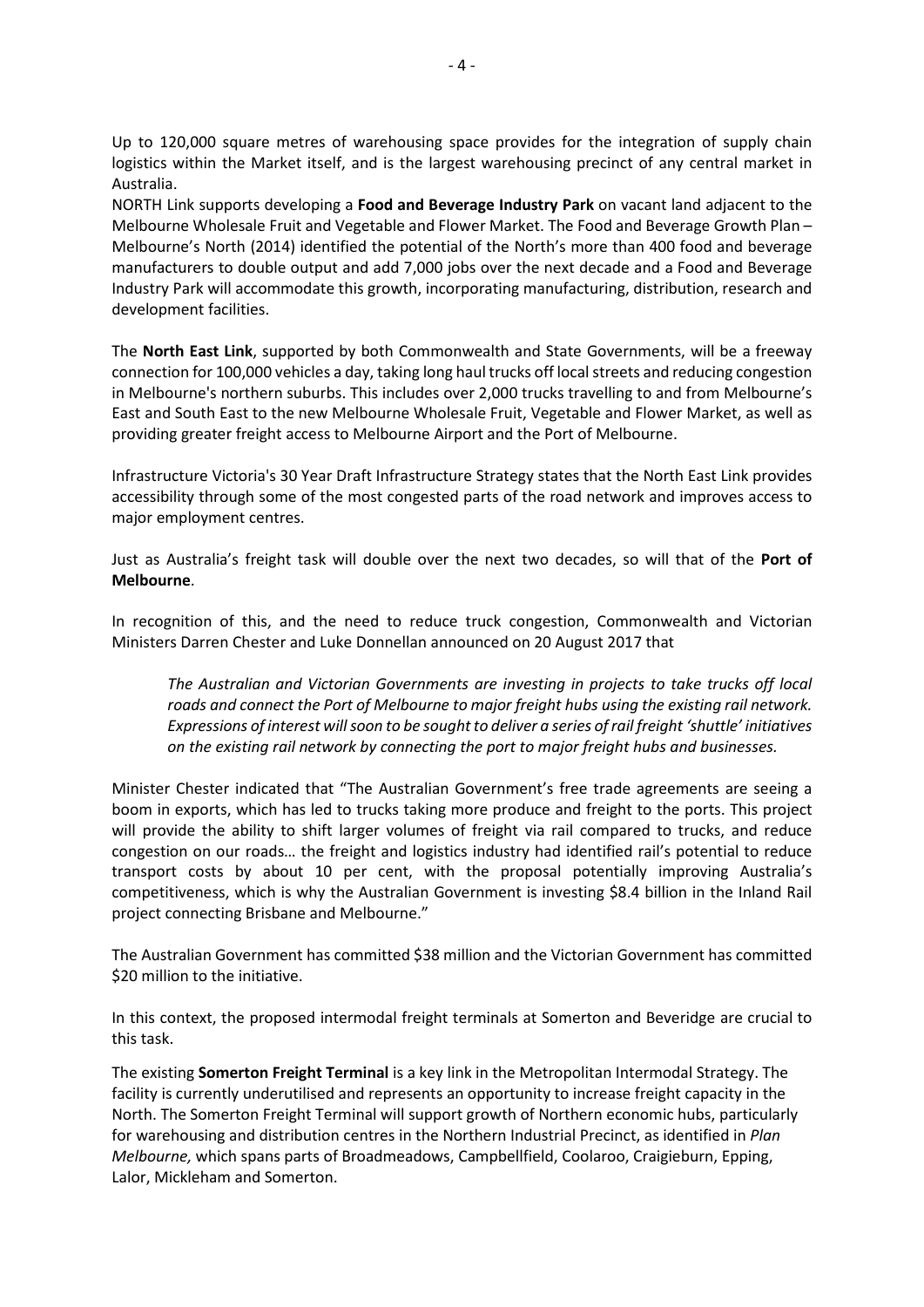In the long term and after completion of the Outer Metropolitan Ring Road/E6, the **Beveridge Interstate Freight Terminal** will be developed as the primary intermodal facility to service the North. In the meantime, strategic improvements and promotion of the Somerton Freight Terminal is an opportunity to realise near term economic and connectivity benefits.

According to *Plan Melbourne Refresh 2017*, the site of the Beveridge Freight Terminal "represents an ideal location for the facility, based on its location alongside the Melbourne-Sydney-Brisbane rail line, the Hume Freeway and the proposed Outer Metropolitan Ring Road". It was also named as A State Significant Transport Gateway.

This project involves establishing a major intermodal freight terminal on 80 hectares at Beveridge. The new freight terminal is part of the State Government's plans in *Victoria The Freight State* and *Plan Melbourne* to enable more efficient goods movement via intermodal terminals.

The Beveridge Terminal will receive interstate domestic freight for distribution to Melbourne, thus diverting traffic that currently passes through the metropolitan area to Dynon. In the long term, the terminal will be a major component of the Stage 2 Melbourne Freight Transport Network servicing the Port of Melbourne as well as other metropolitan freight distribution requirements.

The **Outer Metropolitan Ring Road** will include a high-speed transport link for people and freight in Melbourne's North and West. This creates the flexibility for new road and rail transport links through the Werribee, Melton, Tullamarine and Craigieburn / Mickleham areas and is a fundamental part of the Integrated Economic Triangle concept outlined in Plan Melbourne.

The freeway standard road could be up to four lanes in each direction, with four railway tracks in the median for interstate freight and high-speed passenger trains between Werribee and Kalkallo. Ultimately, the freeway could be widened to a six-lane freeway. Once complete, the project will:

- Create better connections to key international transport hubs such as Melbourne Airport, Avalon Airport and the Port of Geelong
- Improve access to the proposed Beveridge Interstate Freight Terminal (Donnybrook)
- Serve as an important travel and freight route to interstate and regional destinations
- Link residential and employment growth areas in the north and west of Melbourne
- Improve access in this major employment corridor, which includes Avalon Airport, Werribee, Melton, Melbourne Airport, Mickleham and Donnybrook.

If completed by 2031, the project is forecast to carry over 4,000 vehicles between 7 AM and 9 AM on its western section. Forecasts for the OMR and the E6 have some interdependencies.

The proposed six lane **E6 Arterial Road** will link along the existing reservation from the M80 Ring Road at Thomastown to connect to the Hume Freeway at Beveridge. Connections to the E6 would be made at Donnybrook Road, Epping Road, Masons Lane, Bridge Inn Road, Lehmanns Road, Findon Road and Childs Road.

The E6 will improve access to the proposed Beveridge Interstate Freight Terminal (Donnybrook) to the south and east regions of Victoria.

Traffic modelling indicates that the E6 is likely to be the most effective means of reducing the need to widen the Hume Freeway and forestalling the requirement for significant arterial road development. If open by 2031, the E6 is forecast to carry 6000-7000 vehicles in one direction during a 2 hour peak period. The local municipality, supported by strategic transport investigations, wishes it to remain an arterial road.